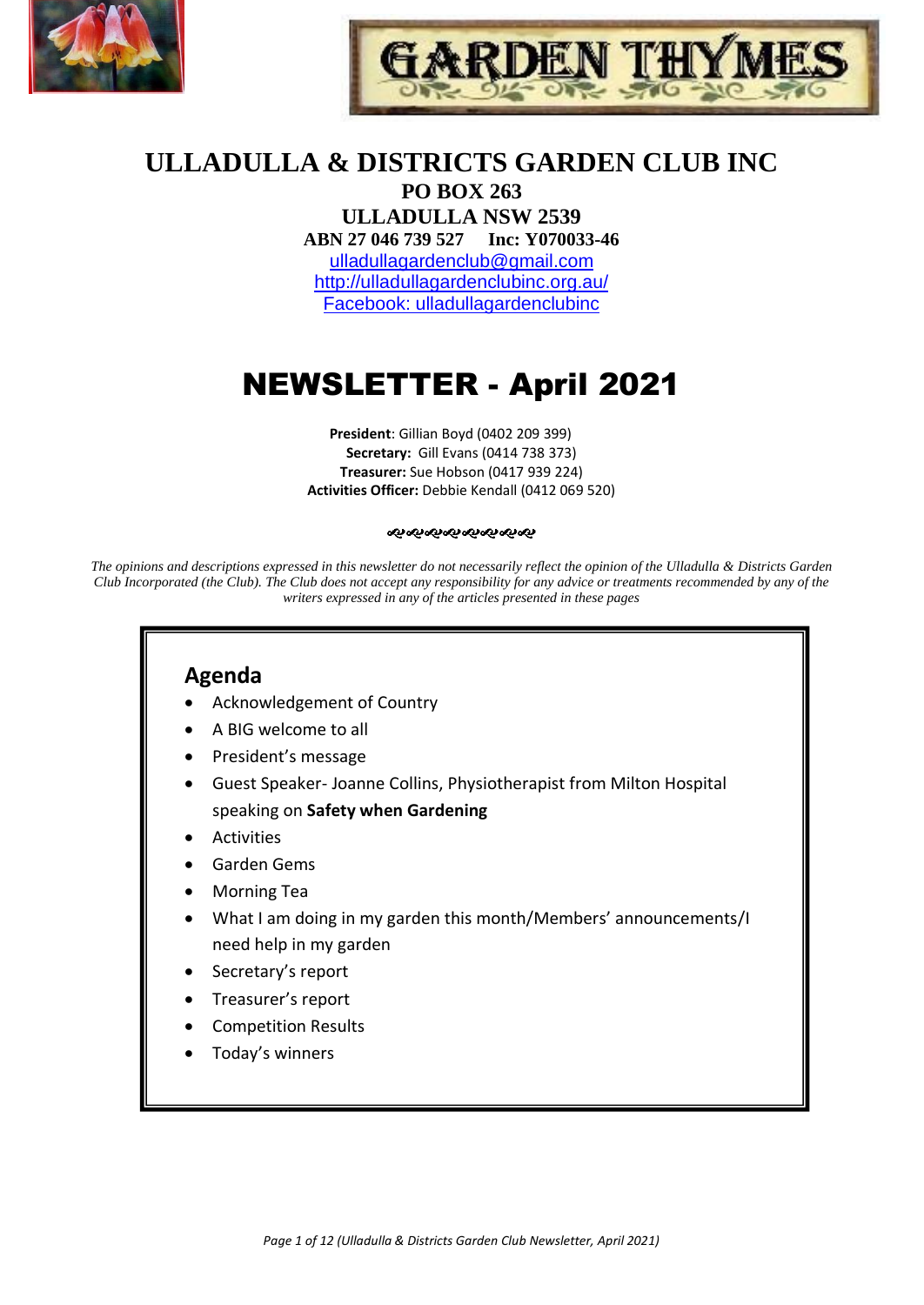### **New Members**

Please welcome new members: Bill and Sharyn Lampard, Jane McLennan, Nolan Harvey

#### જાજાજાજાજાજાજાજા

### **Get Well Messages**

If you are aware of a member who is not well, or needs cheering up, **please let Sue McMahon know on 4455 2739**

#### જાજાજાજાજાજાજાજા

### **Banking Information**

If you would prefer to pay electronically for membership or trips etc. you can - details as follows:

### **BSB 062-646 Account No 00900912**

### **Please ensure you enter your surname and what the money is for in the description space i.e. Keegan, Fees**

#### ೲೲೲೲೲೲೲೲ

### **Contact Details**

If you have recently changed your address, telephone number or email address, please ensure that you let a committee member know. This will ensure that you will receive your newsletter via email if you have requested this. All personal details are kept strictly confidential.

#### જાજાજાજાજાજાજાજ

### **Morning Tea**

**Please think about bringing your own mug for m/tea** – this not only helps with the environment but also keeps our costs to a minimum. A mug with a lid would work best, as this would alleviate spillage and a possible injury. If you do use a disposable cup, please make sure you put it in the bin before you leave. We have had a lot of spills while packing up when cups are left on the floor.

#### 

### **Insurance**

**Newsletter**

Please note that guests, (non-members), are not covered by the Club's Group Personal Accident Policy on coach trips, therefore, these are restricted to financial members only.

### જાજાજાજાજાજાજાજા

Will be distributed to members via email each month. Now that we are back meeting again, those members who had their newsletter posted or hand delivered to them during 2020 will now need to collect their copy from the front desk when they come to the meeting.

#### ઌ૰ઌ૰ઌ૰ઌ૰ઌ૰ઌ૰ઌ

# **Propagation Group – 4 th Thursday of the month**

Next meeting – Thursday April 22 - venue to be confirmed.

ન્કન્કન્કન્કન્કન્કન્કન્ક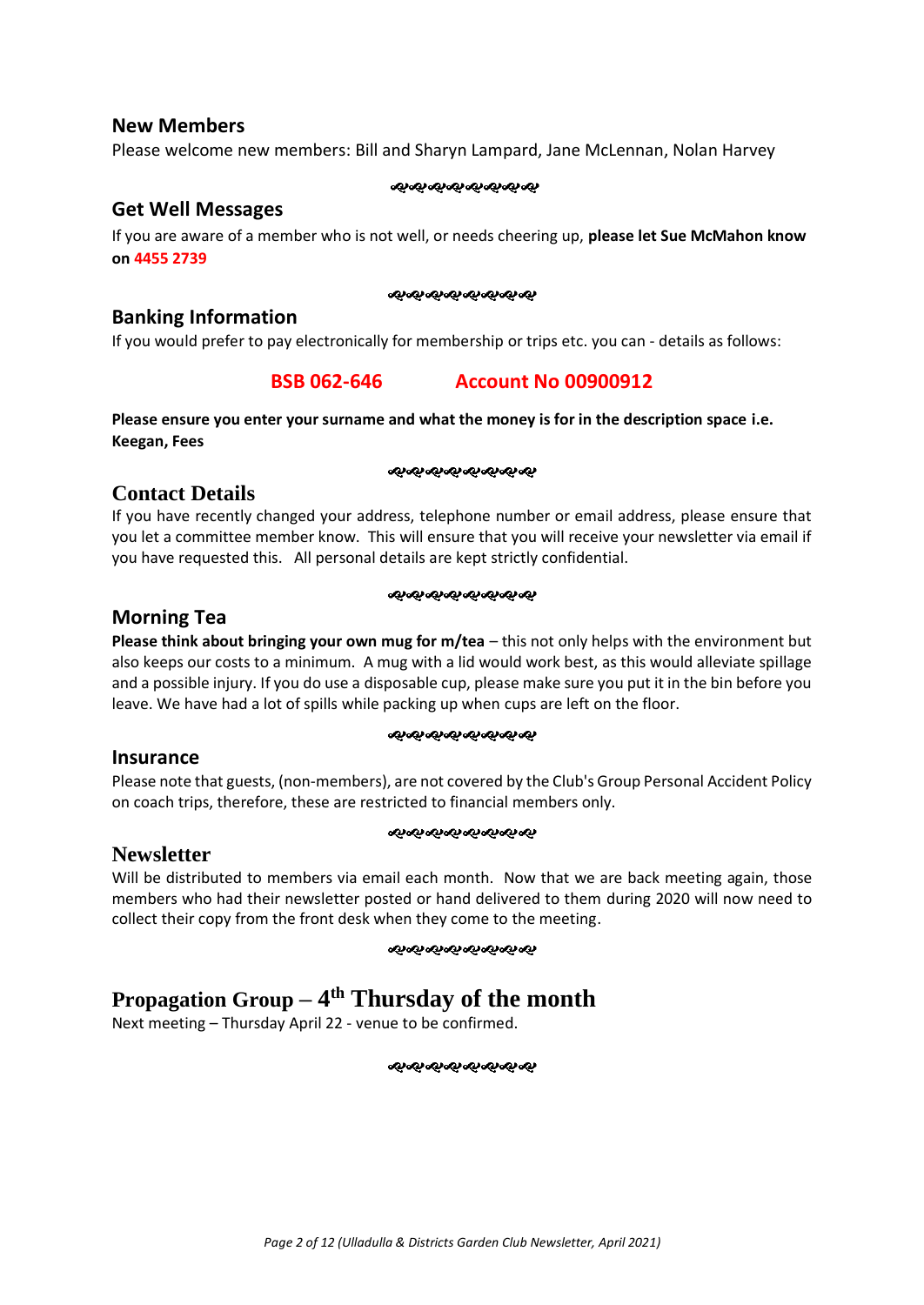# **President's Message**

I have spent the last week cycling around the central West of NSW from Mudgee to Dubbo and back again along a different route, via the back roads and through Conservation areas on fire trails. I enjoyed seeing the forests of kurrajongs, eucalypts and cypresses with understorey of wattles and wildflowers. There were lots of birds and a surfeit of crows feeding on all the dead mice on the roads. And the live mice scurried quickly across the road, safe with bicycles approaching. The mice were also scurrying around the old hotels we stayed in which was not quite as easy to tolerate.

In the Central West Autumn has definitely arrived with the leaves changing colour and the nights cold and icy. On our arrival home, the change in colours was not evident but the nights are certainly cooler. The garden is also very dry as the autumn sunshine and dry air takes its toll on the soil moisture; some rain would be very welcome.

It is good to be experiencing the 'normal' Garden Club events again. I understand the Open Garden Sue Caine's new home in Dolphin Point on 14 April was a great success. I look forward to seeing Sue's garden in a couple of years to see how it has grown and matured. The day trip to the Rectory Garden at Bodalla was a true advance towards normality as we were finally able to travel in a group, by bus. As always Deb organised a special and happy day for members of the Ulladulla and Districts Garden Club. We are so lucky to have Deb, and her loyal assistant Mark, to check out and organise these events for us.

The Committee is reviewing the operation of the Trading Table reward system. We all love to buy plants from the Trading Table and to encourage and reward members for contributing plants for sale, there has been a reward system in place. Under this system, people supplying plants to the Trading Table are given credits that can be redeemed for bags of potting mix. The reward system has been in place for about 6 months, not including the Covid year, so it is time to review how it is working. The Committee is very keen to hear your comments and thoughts. Please send an email to [ulladullagardenclub@gmail.com](mailto:ulladullagardenclub@gmail.com) or have a chat to a Committee member about your views on the reward system for the Trading Table.

As always, we look forward to receiving your photos and stories for the *Garden Thymes.* The lovely photos of your special plants and garden features, and your personal stories, help make the newsletter engaging and enjoyable. Keep them coming to *[ulladullagardenclub@gmail.com.](mailto:ulladullagardenclub@gmail.com)*

Happy gardening!

Gillian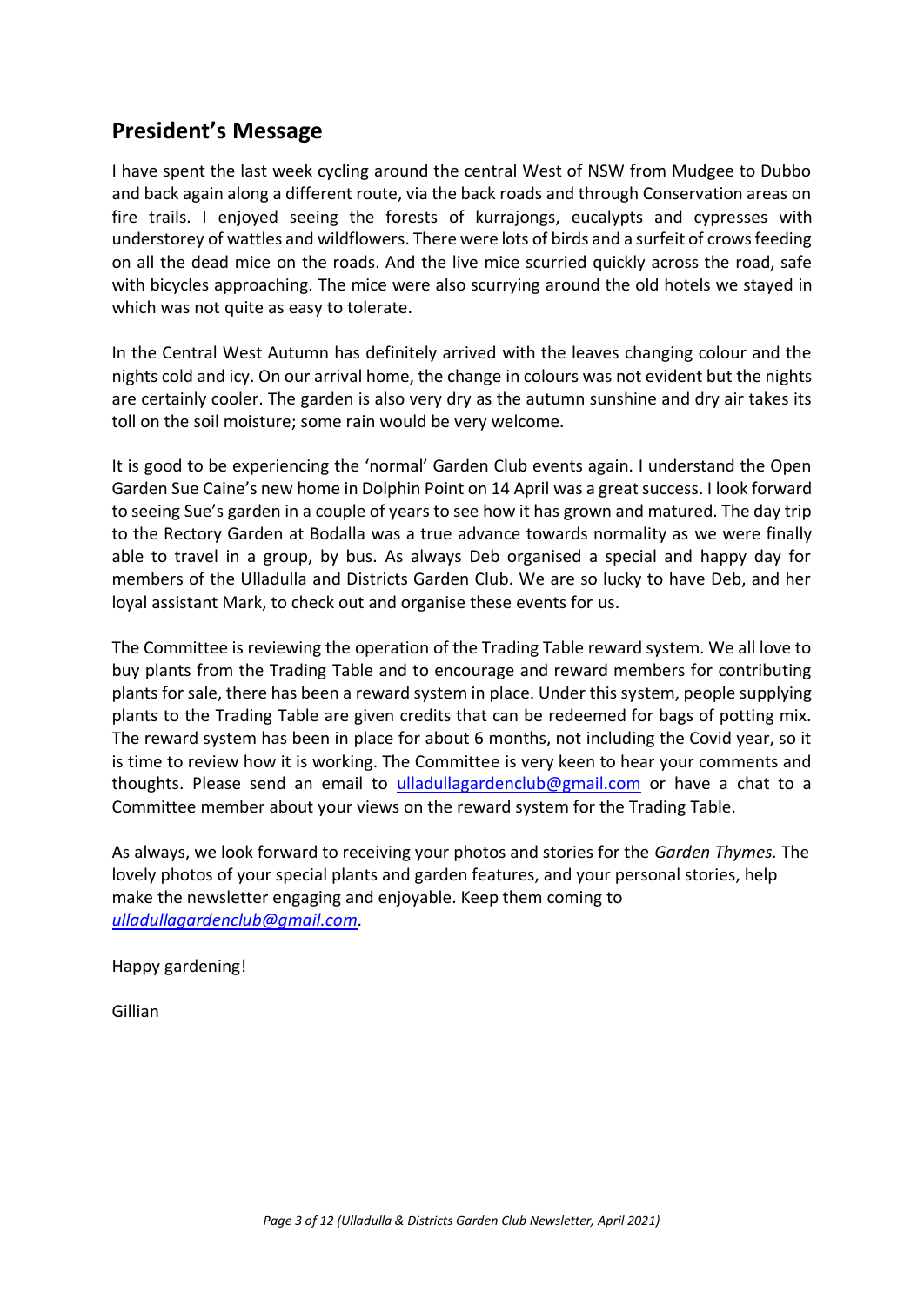# **Keeping everyone COVID safe for our meetings**

At our monthly meetings, we must make sure everyone is protected and safe from COVID infection. It is frustrating but essential that we all closely observe the following rules:

- Please do not come to the meeting if you are feeling unwell.
- Bring your own pen.
- Before entering the venue, register with the Services NSW app using the Church's QR code. If you do not have a smartphone you can manually record your details.
- Committee members will take your contributions for the Garden Gems, Competition and Trading tables and deliver them for you.
- Once you are inside the venue go to the Welcome Table as usual to record your attendance. This is for insurance purposes.
- After recording your attendance, move around the room in a clockwise direction to get your raffle tickets and view the Garden Gems, Competition and Trading table. The library will not be operating.
- Once you are seated, please remain in your seat until Morning Teatime.
- Morning tea will be served individually from the serveries in the kitchen.
- You may prefer to use your own mug otherwise all tea and coffee will be served in polystyrene cups. Biscuits will be served in individually wrapped packets.
- Hand sanitisers will be located at the entry and at strategic points in the meeting area. Please sanitise your hands regularly.
- COVID Monitors will circulate around the room to make sure we all observe social distancing.
- And please, no singing and dancing!

જાજાજાજાજાજાજાજા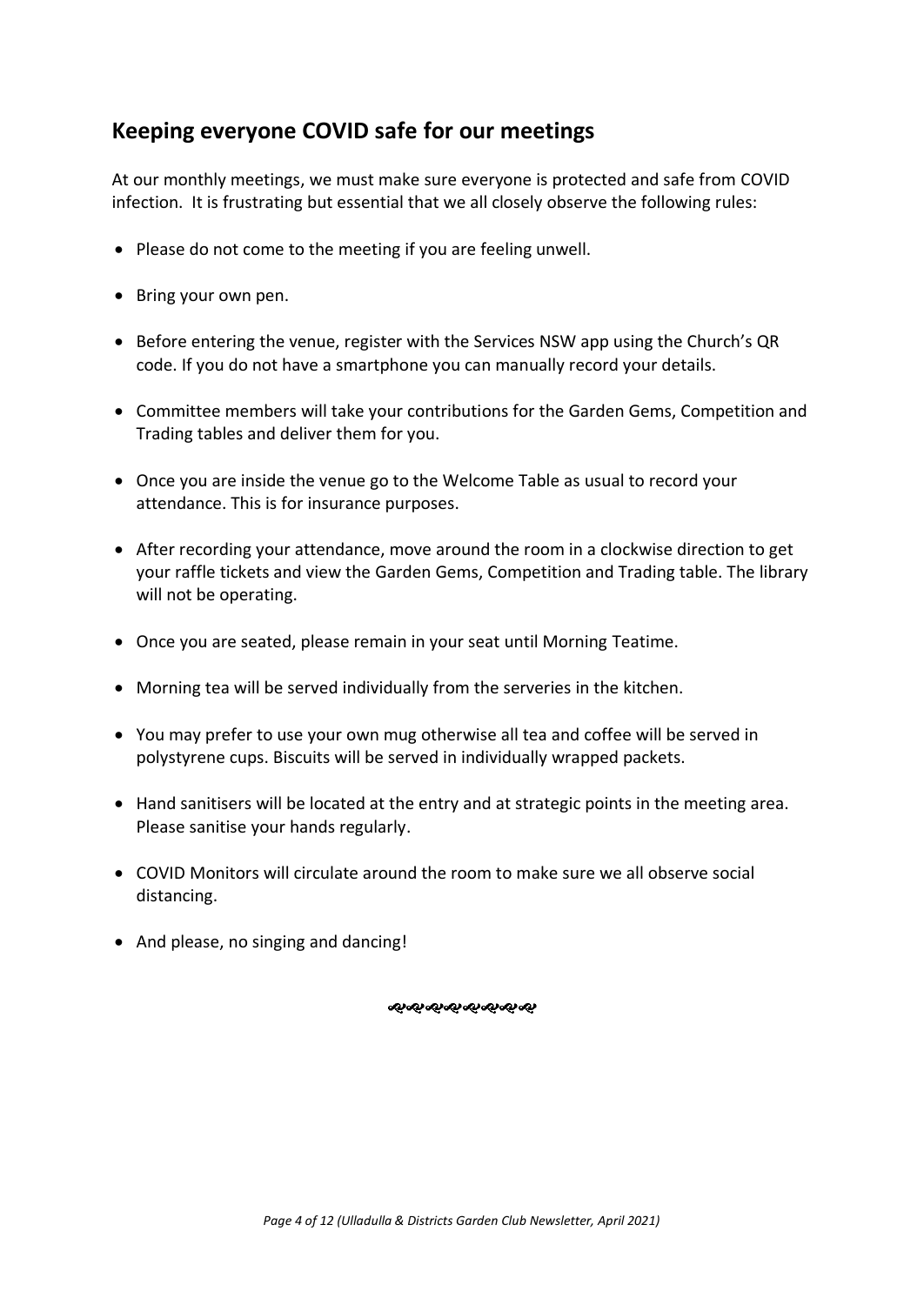# **Finance Report for March 2021**

| Funds held at CBA as at Feb 28, 2021   | \$15348.11 |
|----------------------------------------|------------|
| Bendigo Bank Term Deposit              | \$7222.00  |
| Income                                 | \$7964.80  |
| Expenditure                            | \$1022.20  |
| Cash Book balance as of March 31, 2021 | \$22290.71 |
| 'Student' account                      | \$2676.28  |

### **If you have any questions regarding the above, please contact Sue Hobson**

#### ઌઃઌઃઌઃઌઃઌઃઌઃઌઃ

### **Would you like to be a Member in Focus at one of our meetings?**

We would love to hear from any member in our club who can share their journey with us  $-$  it doesn't have to be garden related, or it can just be some photos that you can share with us  $$ it is up to you.

You could be a new member or a long-standing member whose garden has evolved significantly since they last presented. Don't be shy as we can assist with your presentation.

If you are interested in sharing your knowledge and experiences with the club, please contact Colleen Ringe.

### જાજાજાજાજાજાજાજ

**Guest Speakers at our March Meeting were Frances and John Hepburn,** representatives from our local Bushcare Group, who gave a very informative and entertaining talk titled "Local Bushcare - What IS it all about". Their talk included information on invasive weed identification and removal and some recommendations on what we can all do to help. Frances advised that Bushcare follows an Action Plan which is approved by Council before proceeding with any projects.



ઌ૰ઌ૰ઌઌઌઌઌઌ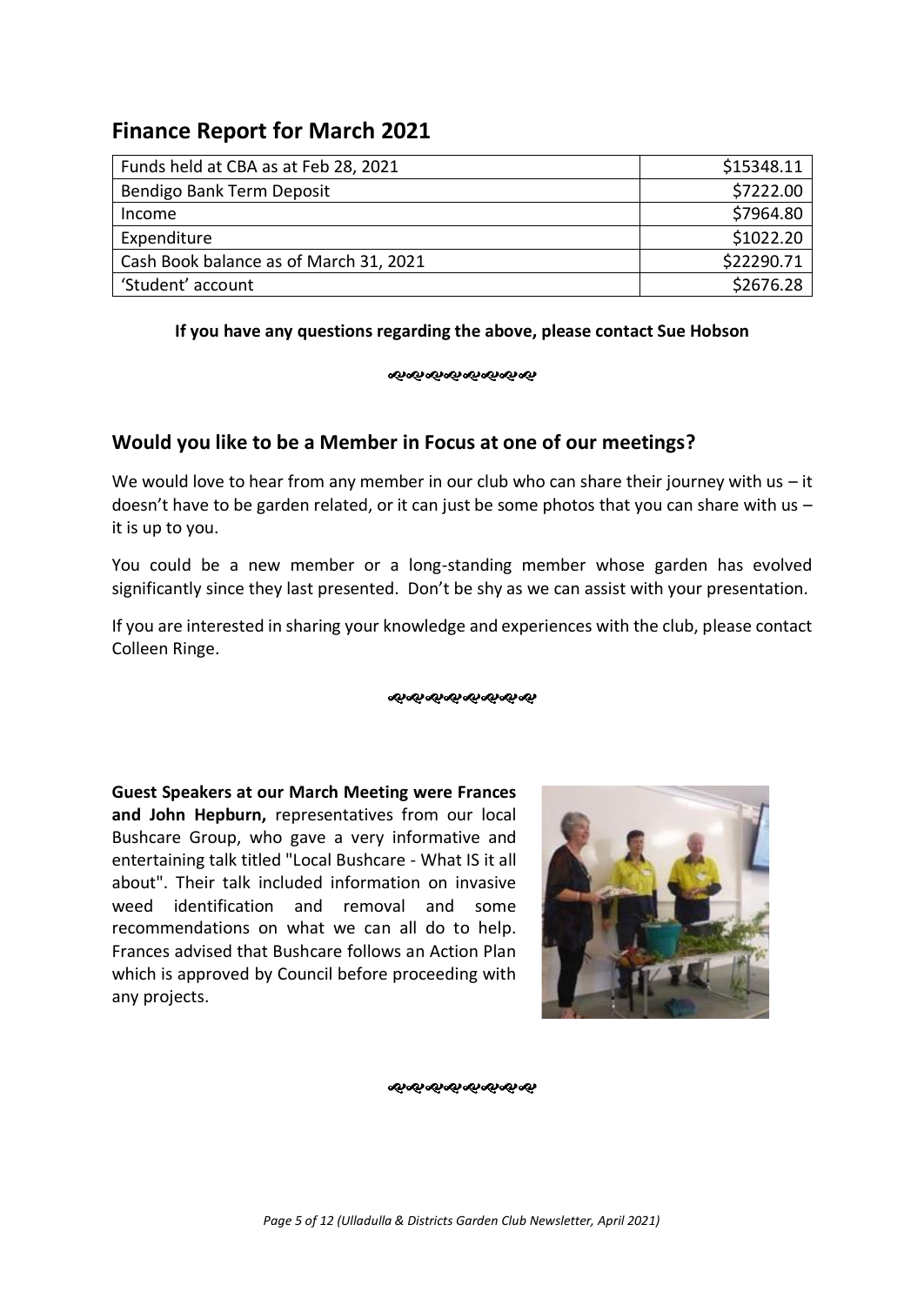# **About the fauna in my garden – Daryl Bishop**

### **Of Mice (Mus Domesticus)**

These articles are supposed to be about Australian fauna, so I am justifying the current subject by stating that the common mouse migrated to Australia back in the 1700's with the first Europeans. If your ancestors had migrated to Australia over 200 years ago you would certainly be considered to be Australian, so why not the mouse!



I actually got interested in the subject after hearing about the recent mouse plague currently facing farmers, so I delved a bit further. Who would have imagined that a tiny creature of no more than 10-15 grams could wreak such havoc as this one sometimes does; and why don't we seem to have mouse plagues in cities?

This mouse is commonly called the 'European' or 'tramps' species. (Australia also has other types of mice which are indigenous). This mouse has accompanied humans almost everywhere in the world; as humans have migrated, so has the mouse. They have diversified and, in some cases, have developed into new species.

The Australian version of the domestic mouse does not, despite the name, restrict itself to urban areas. A large feral population exists, and it is these which can develop to plague proportions. When sufficient food (such as cereal crops) is available, breeding intensifies to keep up with the food supply. This, of course, is self-defeating – once the food supply disappears (either by depletion or removal), most of the mouse millions die of starvation. Since 1960 in Australia, over 20 mouse plagues have been recorded. The build-up of mouse numbers in these cases is, of course, at the expense not only of the farmers but also of small native rodents.

These mice also take advantage of bush-fire damage. Bushfires kill off many of our small native animals, leaving the burnt-out areas to be taken over by the much more resilient 'house mouse'.

In Australian urban situations, the house mouse is opportunistic and will fill any and every niche available. Sexual maturity is reached at about 8 weeks. Litters usually consist of 4-8 young but in good times can increase to 12. If it is edible, a mouse will eat it and survive. It is incredibly clever in discovering food sources (permanent or temporary) and actually getting at that food source. They love garden sheds which can contain anything from bird seed, fertiliser pellets etc to flower 'bulbs' (all considered very tasty). The shed can be a mouse gourmet delight. They love to burrow and can get access to whatever they want through incredibly small spaces.

Some companies have made fortunes producing/selling mouse baits and traps and other deterrents. Despite all the technology pitted against it, the mouse survives.

When we migrate to Mars, I am sure Mus Domesticus will go with us!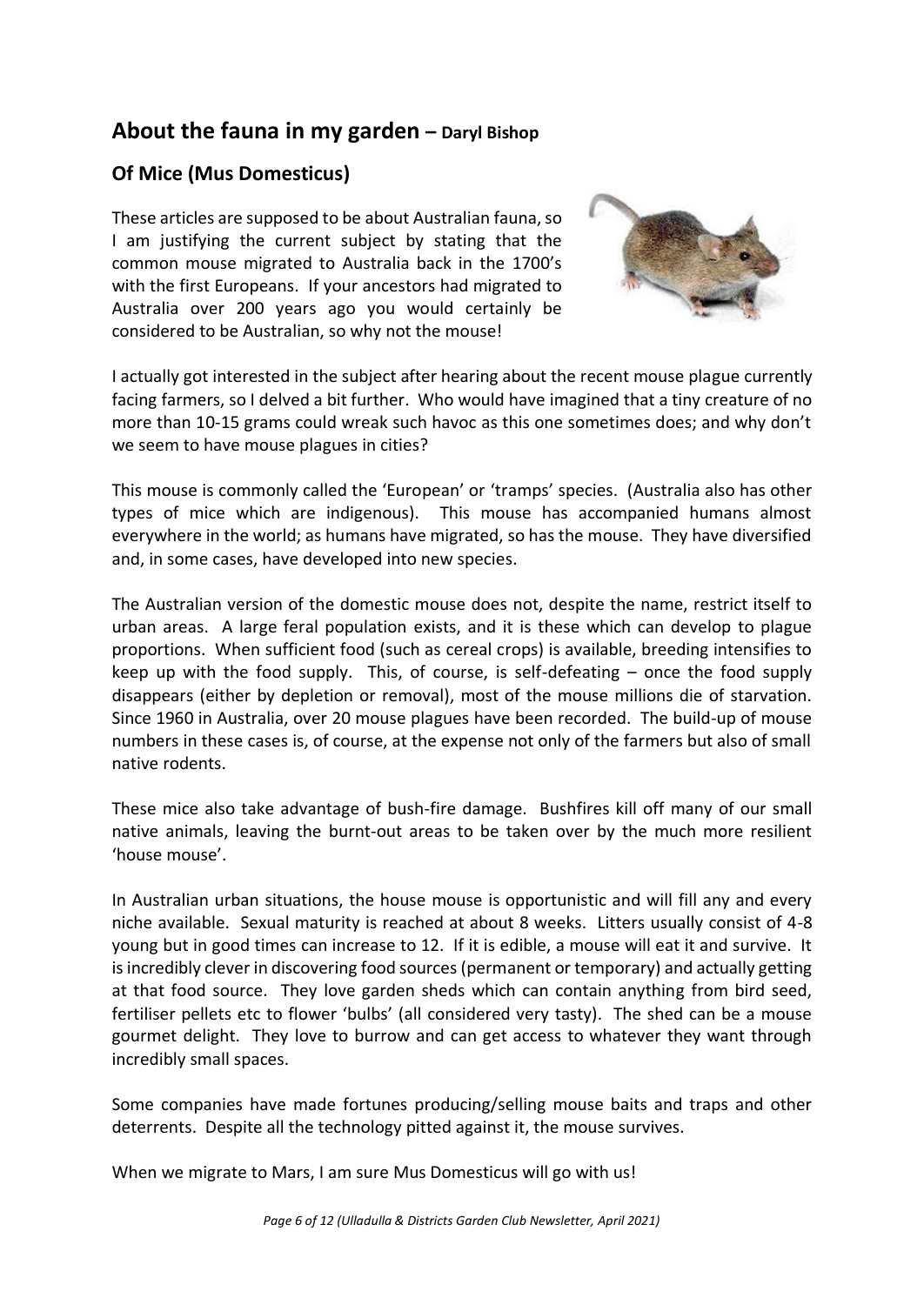### **Building Chris's Potting/She Shed – Nolan Harvey**

Planning major renovations at home, my wife Chris had the idea of recycling the porch roof that went off the master bedroom, to cover her potting area. But post the renovations, the roof became an extension of our BBQ deck.

**So** – what to do about the promised potting shed and my return to Chris's good books.

**Plan** – lots and lots of planning and changing of minds; very frustrating for me but Chris always says you can change your mind as often as you like but once it's done, its done, and you can't change it anymore – best to get it right!

**Finally** – we agreed that simple is best and to use as much recycled material as we possibly could

**Problem** – where to place the shed in our renovation decimated backyard with an ever-encroaching pumpkin vine making is way down and out of the yard.

**So** – minds changed many, many times (again) with final agreement of vegetable garden on the right side and shed on the left side of the backyard.

**Construction** – unfortunately Chris had to go to Wagga for an extended stay before I could start, so the final design was left to me with many text messages and photos going back and forth.

I decided on 6 new posts cemented into the ground for 4 beams bolted to the posts and left-over hardwood for the floor and small balcony

**Problem:** not enough modwood so had to use decking boards halfway across the floor which had to be painted.

**Problem:** one was not straight

**So** – how to fix it? Answer – live with it and call it eclectic!

**Roof** – recycled Colourbond\* donated by our wonderful builder which was also used on the front and back walls, painted by Chris.

**Windows** – recycled from the buyback shop at the tip. **Cladding** – the cheapest fence palings from Bunnings. **Door** – rescued from a caravan park after the Lake Conjola Floods

**Deck and Balustrade** – recycled oregon and battens from our original house

**Bench** – recycled kitchen island bench from old house **Shelving** – bits and pieces and offcuts

**Paint** – left over from renovation

**Outside work area** – recycled pallets and oregon shelving **Timeline** – 8 weeks but still a work in progress









**What's next**: path around shed, water tank, raised beds for vegetable garden using recycled baths and old raised garden bed, front garden (the big one needs lots of planning, changing of minds and as much advice as we can get).

**Chris's appraisal: what a fantastic achievement for a man who has never built a single thing in his life. I love it and will use it every day.**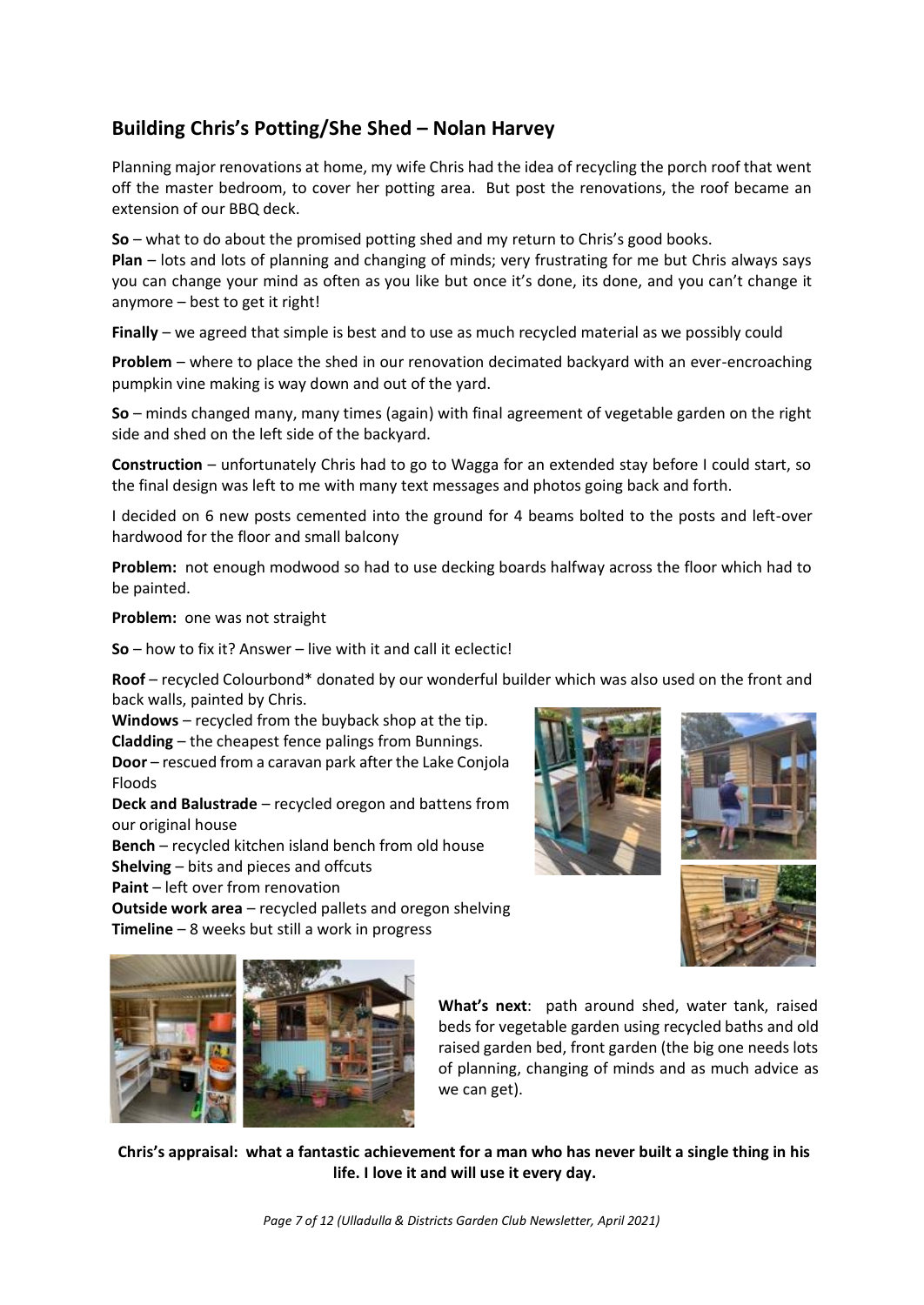### **ACTIVITIES - Debbie Kendall**

**Tuesday, 1 June 2021: Day trip to Horse Island, Bodalla.** This trip is full, with a waiting list. Remember: Due to the size and terrain of the property it has been strongly recommended that you need to be physically fit and able to get yourself around.

**Departing Ulladulla Civic Centre 8.00 am for Horse Island.** Arriving about 10.00 am, we will spend approx. 2 ½ hours viewing the property with morning tea provided around 11.00 am by Christina Kennedy. Lunch will be at the Moruya Golf Club. As we need to pre-order our menu choices I will be in touch once menu options have been advised by the Golf Club. We will also have a quick stop at the Moruya Garden Centre before heading home.

**Cost: \$75 pp includes coaches, garden entry, lunch. Full payments due at the April Meeting.**  \*\*\*\*\*\*\*\*\*

**Monday 11 Oct – Thursday 14 October: 4 days/3 nights trip featuring visit to Mayfield Gardens, Oberon**. This trip is full, with a waiting list.

The trip will also include a visit to the Secret Garden & Nursery, Richmond; tours of Nooroo and Windyridge Gardens, Mount Wilson; Highfield Gardens, Little Hartley; Morning tea cruise on the Nepean Belle Paddlewheeler.

**Cost:** \$740 pp twin share - \$890 single rate – includes coach, dinner, bed & breakfast at the Nesuto Leura Gardens Hotel, light lunches; garden entries.

**A deposit of \$200 is due at the April meeting with final payment due by 30 August 2021.**

### \*\*\*\*\*\*\*\*\*

**Open Gardens: Monday, 8 November 2021** – Save the Date,

Elizabeth Stayt and Judy Thurecht, have kindly offered to open their gardens in Bannister Head Road, Narrawallee. More details to follow.

\*\*\*\*\*\*\*\*\*

Other Activities are planned for the coming months, but dates and details aren't finalised as yet so watch this space.

#### ೲೲೲೲೲೲೲೲ

# **Photos for Newsletter**

Do you have a photo you love of your garden or a plant or animal in your garden? We would love to share it with our members through the newsletter so please don't stop sending them in. They are a wonderful addition to our newsletter. Send them to [ulladullagardenclub@gmail.com.au](mailto:ulladullagardenclub@gmail.com.au) or directly to me at [annkeegan@bigpond.com](mailto:annkeegan@bigpond.com)

**જીજાજીજીજીજીજીજી**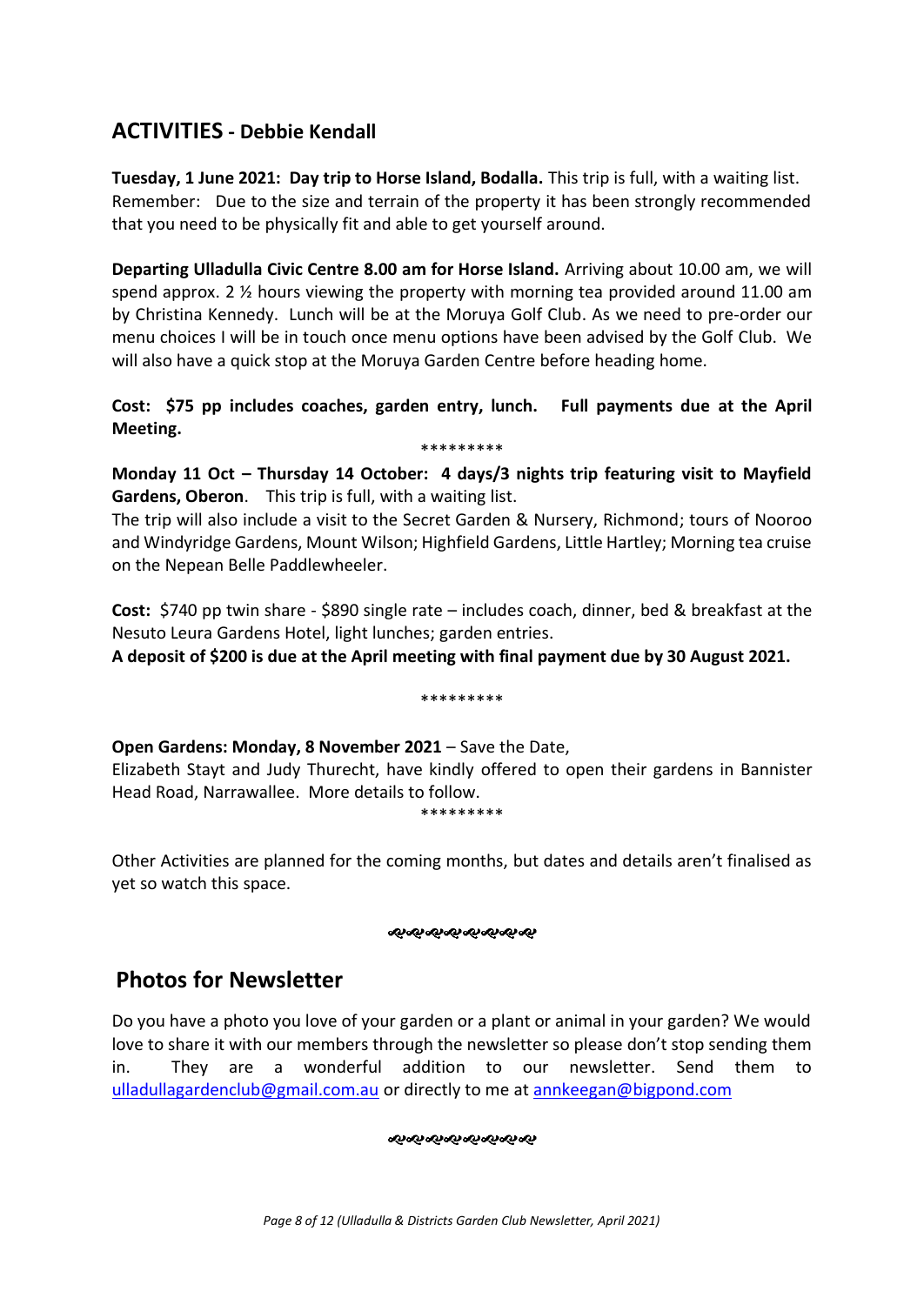# **Visit to Sue Caine's garden – April 17, 2021**

Many thanks to Sue Caine for opening her garden in Dolphin Point to members on Wednesday 14 April. We all enjoyed a relaxed morning catching up over a cuppa and it was lovely to see what Sue has achieved in such a short time in her new home. Sue's garden, while quite large, is an easy-care garden consisting mainly of native plants and includes many of her eclectic garden ornaments and mosaics from her previous home.















*Page 9 of 12 (Ulladulla & Districts Garden Club Newsletter, April 2021)*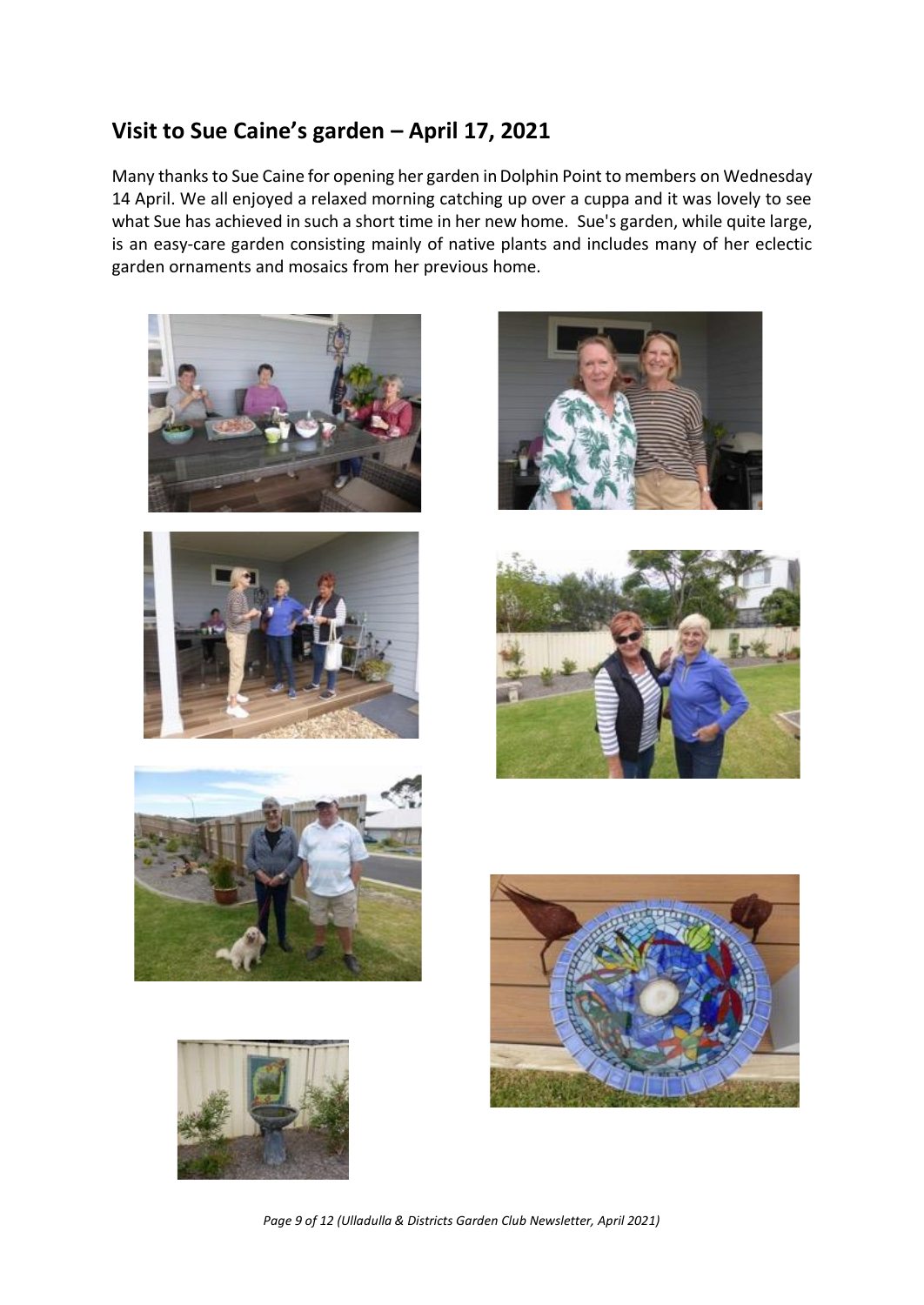# **Photo Competition for March**

We had such a great response to our photo competition during 2020, the editor has decided that we will continue this in 2021, so please send in your photos to [annkeegan@bigpond.com](mailto:annkeegan@bigpond.com) or [ulladullagardenclub@gmail.com](mailto:ulladullagardenclub@gmail.com)

### **Here are the winners for April**



lipstick plant Succulent



**Ruth Fucile -** beautiful **Judy Thurecht** and her interesting

## **March meeting competition** – Blossoms of Blue – and the winners were …

- 1<sup>st</sup>: Sheila Gallant
- 2<sup>nd</sup>: Tie Catherine Craig and Yvonne Steain
- 3<sup>rd</sup>: Yvonne Byatt







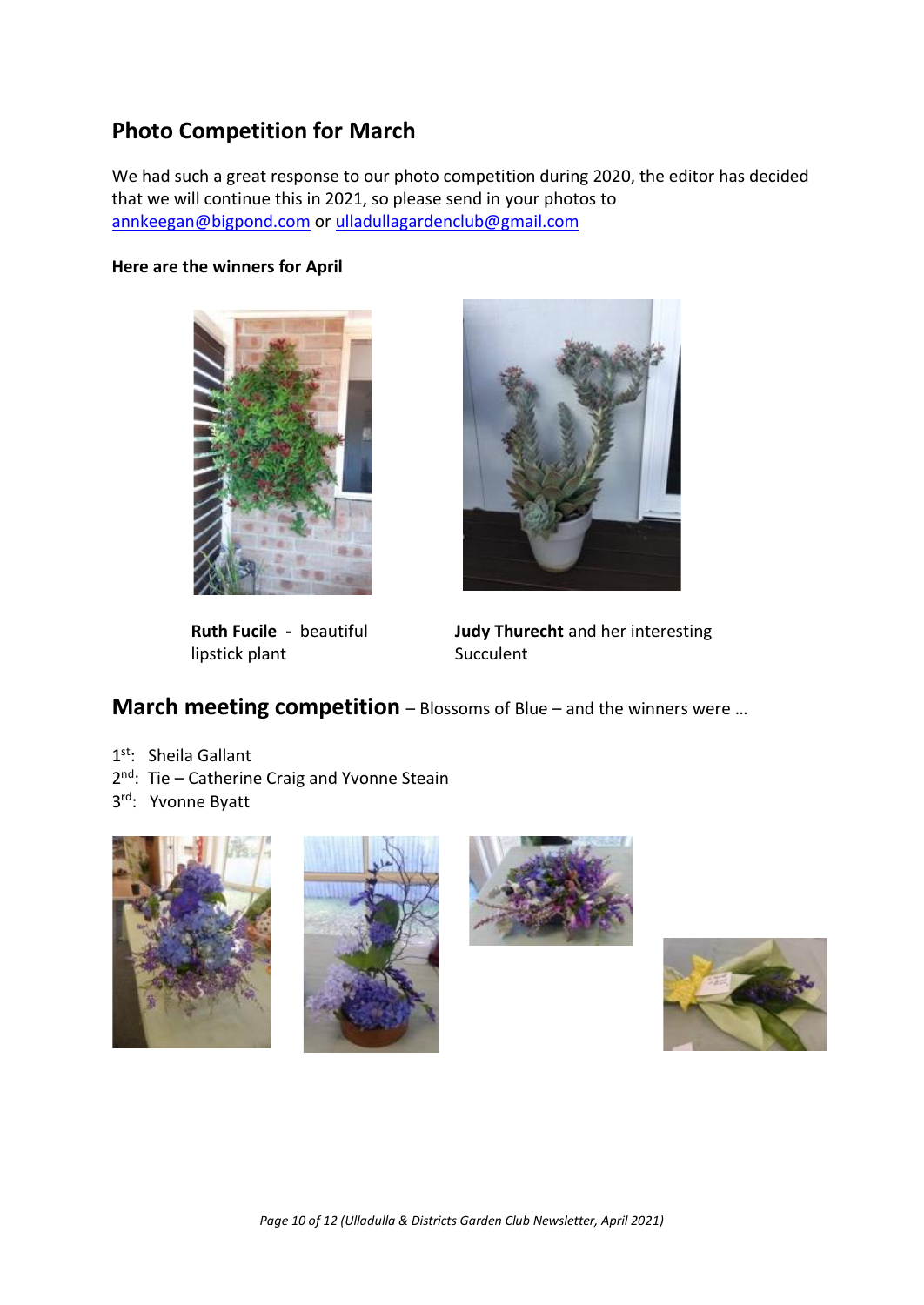**Competition for April meeting –** As we are 'back to normal' for our meetings, the competition for April is **Hibiscus** 

# **Competitions for 2021**

**June Winter Wonders August** Succulents

**May One Perfect Bloom July** Camelias **September** Orchids **October** Roses

**November** Symphony in White

ઌ૰ઌ૰ઌ૰ઌ૰ઌ૰ઌ૰ઌ

# **Shirley Smith Award 2021**

Sadly, no tips received this month. However, I am sure that each of you has a special tip that you have used during the COVID situation that you can share with our members. Please send them to [ulladullagardenclub@gmail.com](mailto:ulladullagardenclub@gmail.com) or directly to the editor at [annkeegan@bigpond.com.](mailto:annkeegan@bigpond.com) I look forward to receiving lots of tips and tricks this year.

### જાજાજાજાજાજાજાજા

### **Garden events that may be of interest to you** – (not part of UGC planned activities)

### **Garden Clubs of Australia – Biennial National Convention**

Sep 12 – 16, Townsville [www.gcaconvention2021.com](http://www.gcaconvention2021.com/)



**Tulip Time Festival 2021**, 17 Sept - 4 Oct 2021 Corbett Gardens, Bendooley Street, Bowral

**Robertson Open Gardens** October 9 and 10, 2021

**Roses by the Seaside, 2021 National Rose Championships and Conference, Kiama** Sat Oct 16 and Sun Oct 17 The Pavilion, 2 Bong Bong Street, Kiama <http://www.nsw.rose.org.au/rose-society-events>

**Bundanoon Garden Ramble** October 30 and 31 2021

**Bathurst Spring Spectacular 2021** (including plant and garden expo) Sat Oct 30 and Sun Oct 31 [www.bathurstgardenclub.org.au](http://www.bathurstgardenclub.org.au/)

**Birchwood (near Benalla) Open Garden** Sat Oct 30 and Sun Oct 31 [www.birchwoodnearbenalla.com.au](http://www.birchwoodnearbenalla.com.au/)